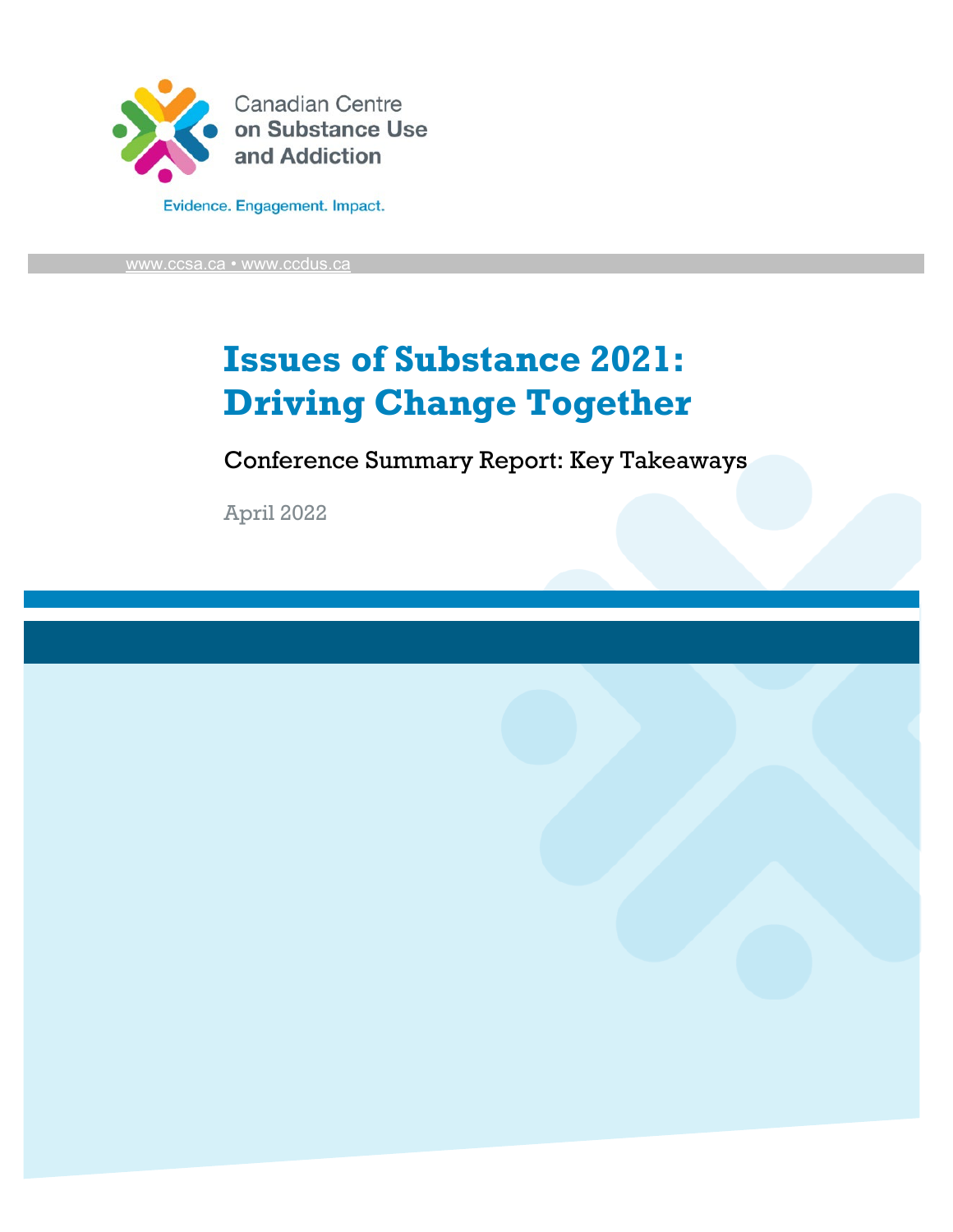# **Issues of Substance 2021: Driving Change Together**

### Conference Summary Report: Key Takeaways

This document was published by the Canadian Centre on Substance Use and Addiction (CCSA).

Suggested citation: Canadian Centre on Substance Use and Addiction. (2022). *Issues of Substance 2021: Driving Change Together.* Ottawa, Ont.: CCSA.

© Canadian Centre on Substance Use and Addiction, 2022.

CCSA, 500–75 Albert Street Ottawa, ON K1P 5E7 Tel.: 613-235-4048 Email: info@ccsa.ca

Production of this document has been made possible through a financial contribution from Health Canada. The views expressed herein do not necessarily represent the views of Health Canada.

This document can also be downloaded as a PDF at www.ccsa.ca

Ce document est également disponible en français sous le titre :

*Questions de substance 2021 : porter le changement ensemble*

ISBN 978-1-77178-948-6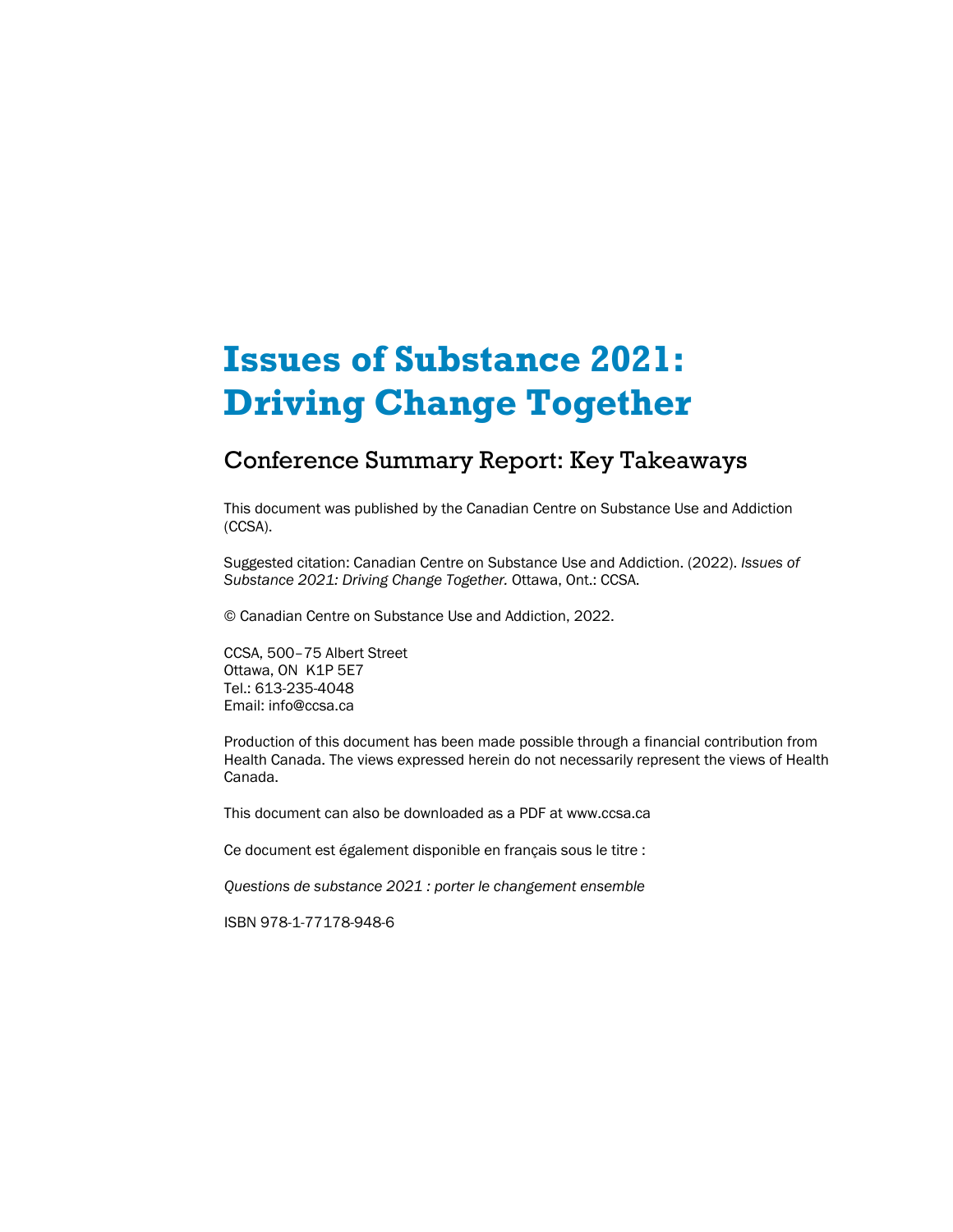# **Table of Contents**

| Driving Change Together: Priorities for Substance Use and Mental Health Beyond |  |
|--------------------------------------------------------------------------------|--|
|                                                                                |  |
|                                                                                |  |
|                                                                                |  |
|                                                                                |  |
|                                                                                |  |
|                                                                                |  |
|                                                                                |  |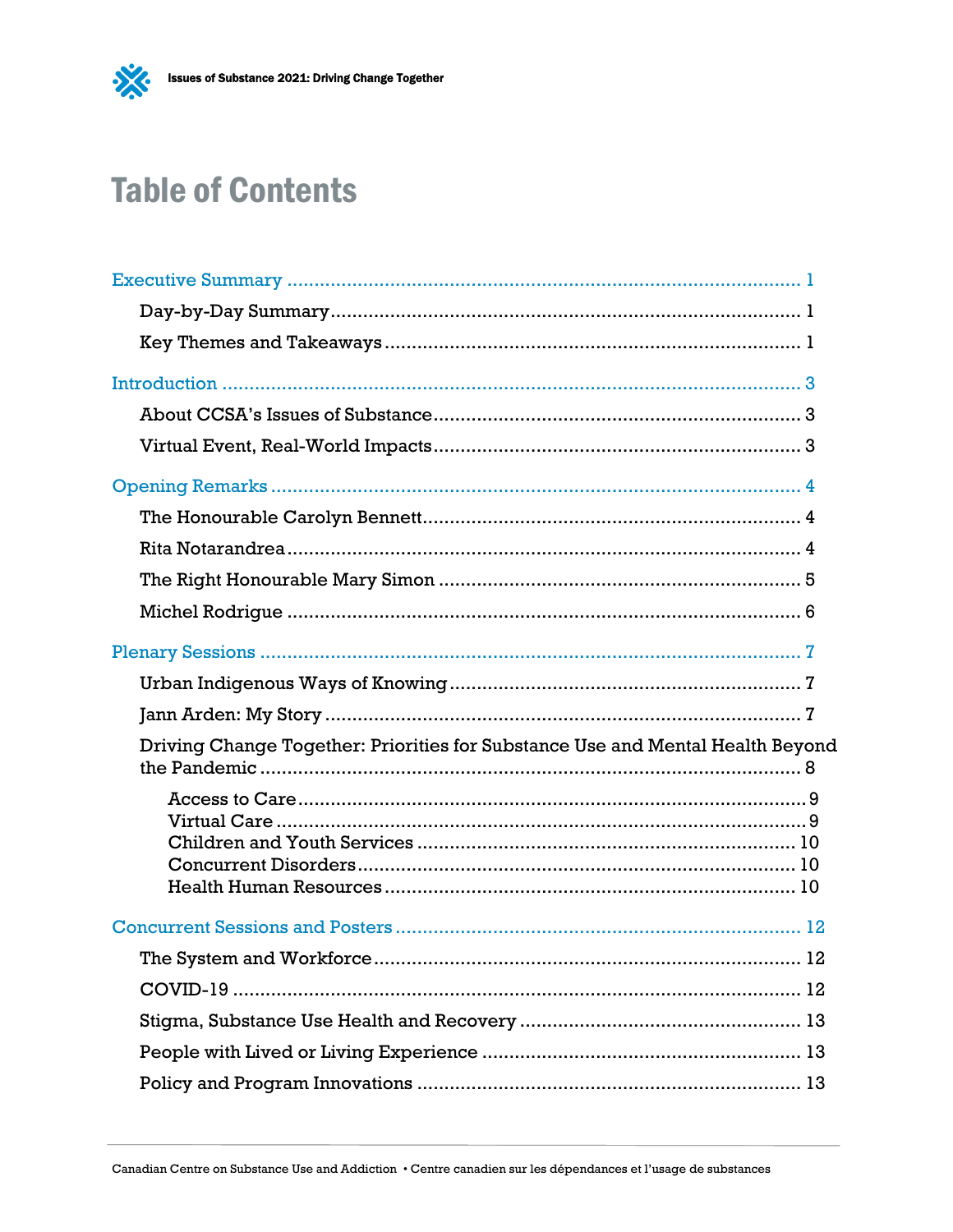

| Methamphetamine, Other Substances and Polysubstance Use  14 |  |
|-------------------------------------------------------------|--|
|                                                             |  |
|                                                             |  |
|                                                             |  |
|                                                             |  |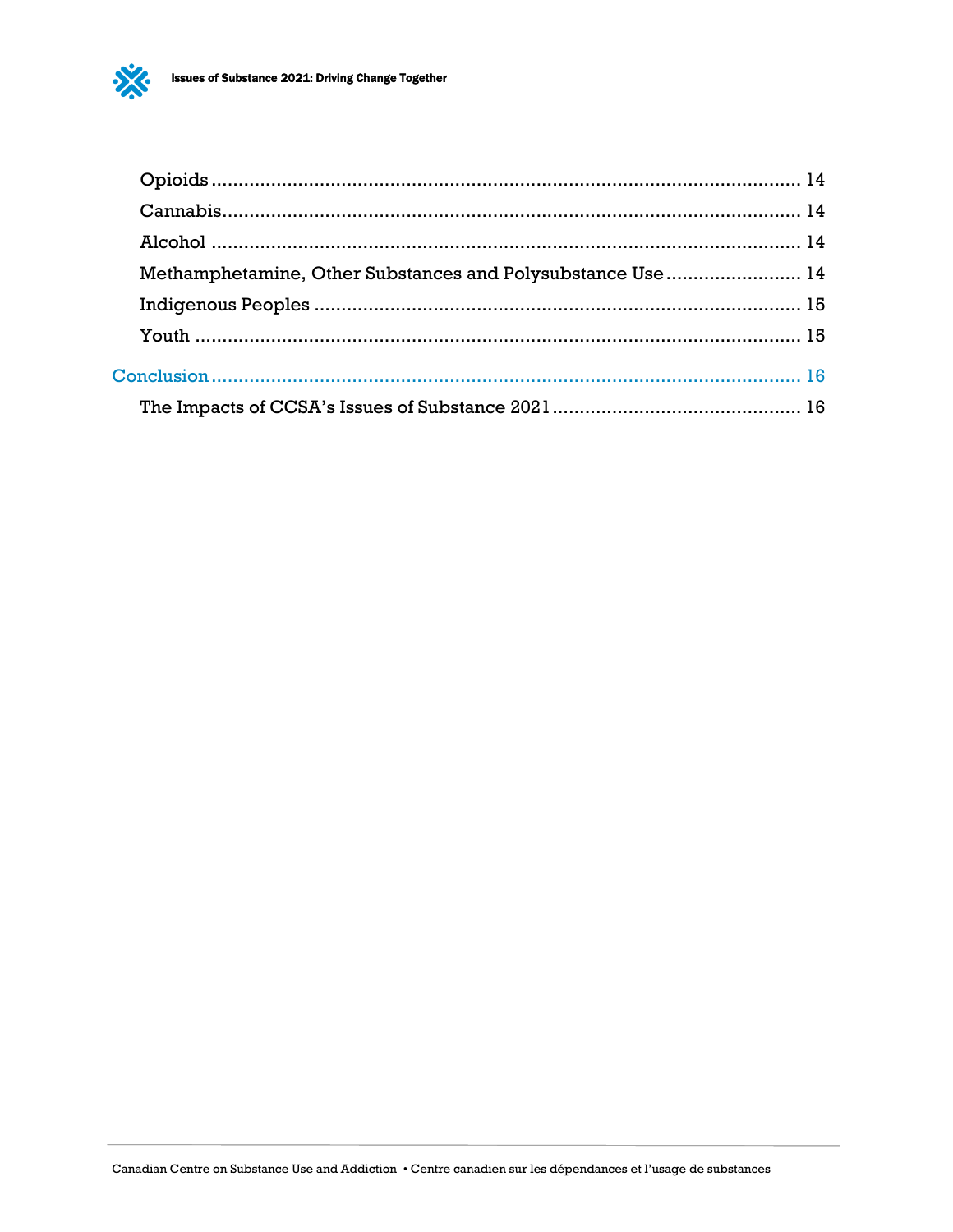

# <span id="page-4-0"></span>Executive Summary

Issues of Substance is the flagship event of the Canadian Centre on Substance Use and Addiction (CCSA), a biennial conference held every other November as part of National Addictions Awareness Week. Under the theme of driving change together, the 2021 conference – held virtually for the first time ever and consisting of three half-day online sessions — provided more than 750 attendees with an opportunity to share research, best practices and personal experiences to help shape a brighter future for people who use substances.

## <span id="page-4-1"></span>**Day-by-Day Summary**

CCSA's Issues of Substance 2021 began with the Honourable Carolyn Bennett, Minister of Mental Health and Addictions, and Rita Notarandrea, CEO of CCSA, both emphasizing the importance of building a system in which people who use substances are supported with compassion and hope. Indigenous author and educator Eddy Robinson shared his story of intergenerational trauma and how connecting with his culture helped him overcome addiction so he could help others facing similar struggles. Day One's concurrent sessions covered a wide range of topics, including the need for more substance-related public education, safe and effective harm reduction models, the expertise of people who use drugs, and the experiences of harm reduction workers.

On Day Two of the conference, the Governor General of Canada, the Right Honourable Mary Simon, stressed the need to listen to those with experience of substance use, particularly Indigenous communities, while Michel Rodrigue, President and CEO of the Mental Health Commission of Canada (MHCC), underscored the value of collaboration at all levels when addressing substance use and mental health. Singer Jann Arden then shared her story of alcohol use and how she achieved sobriety — and how good things can unexpectedly come out of bad situations. In partnership with the MHCC, Day Two's presentations and workshops highlighted the intersections between mental health and substance use, with attendees learning about stigma-reduction programs, the relationship between pain and substance use, the importance of peer support, the impacts of COVID-19 on mental health and addiction, and more.

The conference wrapped up on Day Three with concurrent sessions on the benefits of virtual treatment programs, the need to better regulate alcohol and cannabis marketing, the importance of co-creating culturally appropriate harm reduction and treatment strategies with Indigenous communities, and many other topics. A closing panel moderated by Stephen Lucas, Deputy Minister of Health, touched on key substance use issues facing people in Canada. Christine Massey, Deputy Minister of Mental Health and Addictions for British Columbia, and Kym Kaufmann, Deputy Minister of Mental Health, Wellness and Recovery for Manitoba, described how their jurisdictions are working to address those issues.

## <span id="page-4-2"></span>**Key Themes and Takeaways**

Attendees cited a number of key messages and themes that raised awareness, provoked thought and sparked ideas for evidence-informed changes to their own policies, practices and programming. These themes included:

• People with lived experience of substance use should be treated as experts and consulted in all aspects of harm reduction, stigma, recovery, removing barriers to access and so on.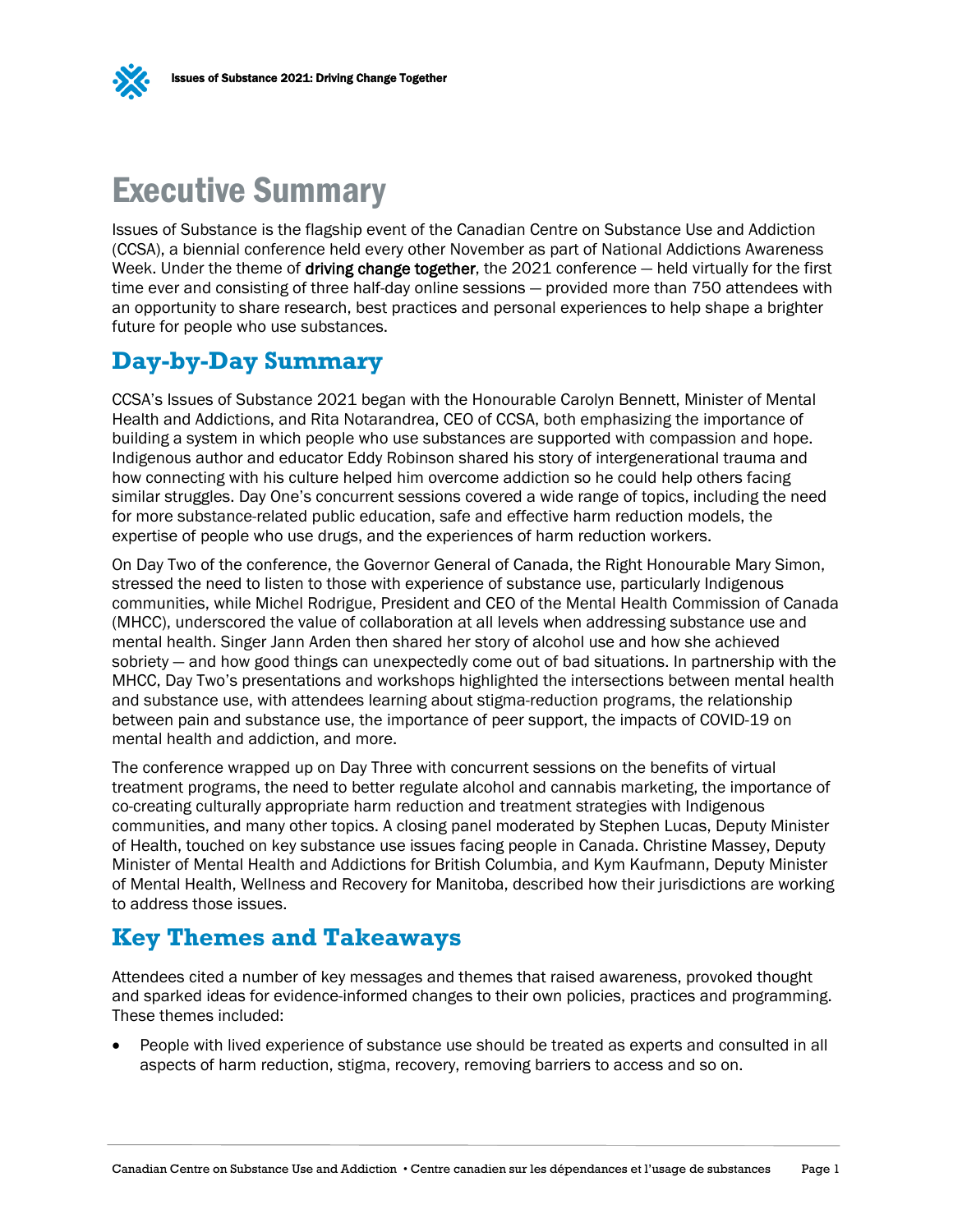

- The sector needs to continue to work closely with and learn from Indigenous communities and other priority populations to improve the way health research is presented and programming is co-designed.
- Being compassionate, person-centred and respectful of people who use substances are principles that should be embraced by all those who work in public health.

Overall, CCSA's Issues of Substance 2021 touched on many important topics, including the intersections between the mental health and addiction fields, the impact of COVID-19 on substance use and mental health, the expertise of people with lived or living experience of substance use, the stigma around substance use and mental health, innovative new treatment and harm reduction programs, current issues related to substances of use (e.g., opioids, alcohol, cannabis), and issues facing specific populations (e.g., youth, Indigenous Peoples, people experiencing homelessness).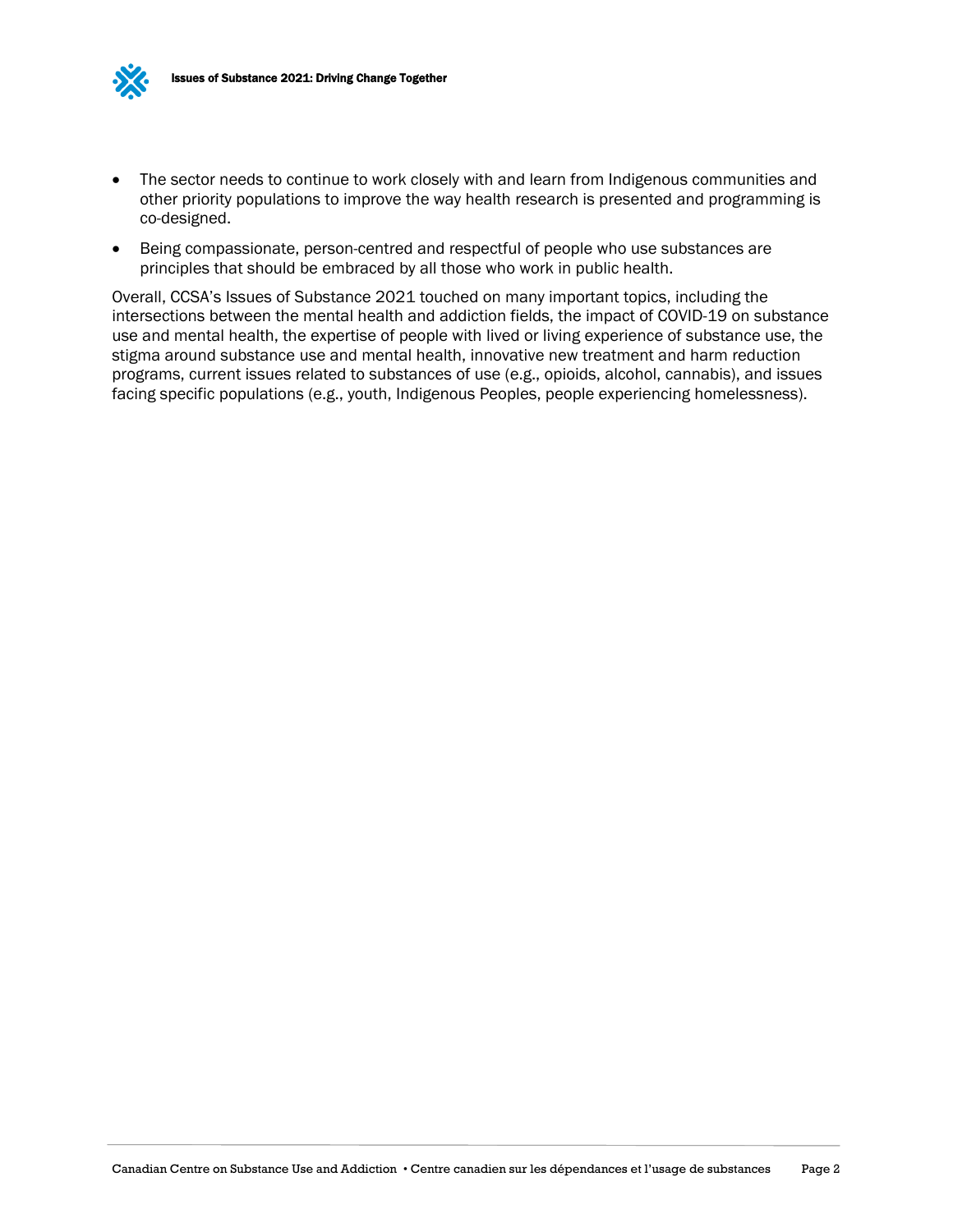

# <span id="page-6-0"></span>Introduction

It will take a wide range of perspectives and collective efforts to shape a brighter future for people who use substances, especially in the context of COVID-19. The 2021 edition of CCSA's Issues of Substance conference provided a forum for sharing those perspectives and efforts in a fully virtual format for the first time ever. It gave people across the country the opportunity to exchange knowledge and network with peers to drive change together.

Intended for a broad audience, this report summarizes the key messages and takeaways from the keynote addresses, panel discussions, presentations, workshops and posters from CCSA's Issues of Substance 2021.

## <span id="page-6-1"></span>**About CCSA's Issues of Substance**

Issues of Substance is the flagship event of the Canadian Centre on Substance Use and Addiction (CCSA), a biennial conference held every other November as part of National Addictions Awareness Week. It aims to strengthen Canada's response to substance use and addiction by:

- Increasing knowledge of substance use and its harms, and of best practices and evidenceinformed innovations across the continuum of care;
- **Increasing capacity** to respond to system, client or community needs, and to apply knowledge across the continuum of care; and
- Enhancing knowledge exchange among people who work in the substance use field and people with lived or living experience of substance use.

The theme for this ninth edition of CCSA's Issues of Substance was driving change together, inspired by the global collaborative efforts to combat the COVID-19 pandemic and the idea that seemingly insurmountable issues can be tackled if everyone works together. The 2021 conference was attended by more than 750 addiction specialists, allied professionals (e.g., hospital staff, law enforcement, correctional workers), public health professionals, policy makers, researchers, knowledge brokers, private-sector professionals, and people with lived or living experience of substance use. Only when all those groups work in cohesion will it be possible to create a healthier society where evidence transforms approaches to substance use.

## <span id="page-6-2"></span>**Virtual Event, Real-World Impacts**

CCSA's Issues of Substance at a glance 750+ participants 3 half days 6 concurrent sessions 100+ presentations 7 workshops 115+ poster presentations 13+ hours of live learning 40+ hours of educational resources

The virtual format of the conference provided an opportunity for people in Canada as well as international delegates to participate in CCSA's Issues of Substances 2021 from home. Over the course of three half-day online sessions, attendees shared new research, best practices and personal experiences related to substance use disorders, prevention, public education, harm reduction, treatment and recovery. Important issues around the link between mental health and substance use were also discussed. CCSA was pleased to partner again this year with the Mental Health Commission of Canada to dedicate one of the half-day sessions to this topic.

*"I learned about the range of responses, the quality of the science, the number of people needed to respond effectively… People are doing fantastic, innovative and engaging work."*

~ Conference participant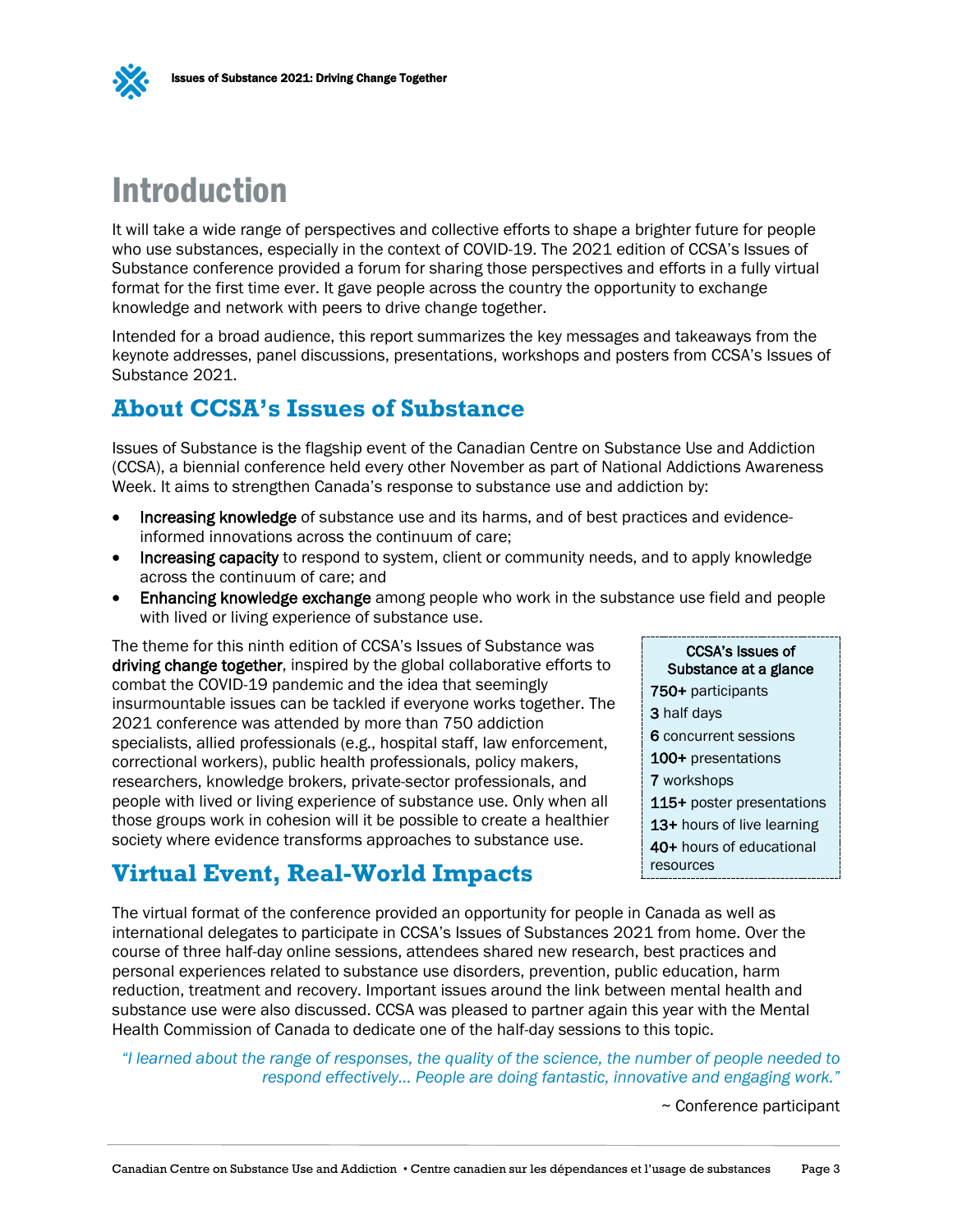# <span id="page-7-0"></span>Opening Remarks

### Indigenous Land Acknowledgment

CCSA CEO Rita Notarandrea began the conference by acknowledging that CCSA's offices are located on the traditional, unceded territory of the Algonquin Anishinaabe people. She also recognized Indigenous Peoples as traditional knowledge keepers — and that society benefits from the sharing of the wisdom of Indigenous Peoples from coast to coast to coast.

*"As I always say, two and two make five when we work together."*

~ The Honourable Carolyn Bennett

## <span id="page-7-1"></span>**The Honourable Carolyn Bennett**

Named Canada's first-ever Minister of Mental Health and Addictions in October 2021, the Honourable Carolyn Bennett said the goals for her new department are the same as CCSA's: to reduce the harms associated with substance use and to support people who use substances with compassion and hope. To achieve those goals, Minister Bennett said the federal government is committed to learning from the expertise and wise practices of people and programs across Canada, including from people with lived or living experience of substance use.

"I know we can work together on whole-of-system solutions, leveraging each other's work and amplifying the impact," she said.

### Key takeaways:

- Mental health and addiction are complex and systemic issues that require complex and systemic changes.
- Canada will need to build a strategy from the bottom up rather than the top down. That must include greater investments in community-based initiatives to improve local and regional capacity and also to increase virtual care, both of which will help more people in Canada access quality, evidence-based support when they need it most.
- The focused efforts to address the stigma related to mental health have increased people's willingness to reach out for support during the pandemic and in turn is driving policy change. The same must now happen for substance use.

### <span id="page-7-2"></span>**Rita Notarandrea**

#### SPEAKERS:

The Honourable Carolyn Bennett

Minister of Mental Health and Addictions, Government of Canada

#### Rita Notarandrea

CEO, CCSA

Vaughan Dowie

Chair, CCSA Board of Directors

The Right Honourable Mary Simon

Governor General of Canada

Michel Rodrigue

President and CEO, Mental Health Commission of Canada

CCSA CEO Rita Notarandrea said she believes the creation of the new federal ministry is an opportunity to bring parity between mental health and the relatively new concept of "substance use health" and to ensure the interconnections between the two are recognized and reflected in Canada's health systems.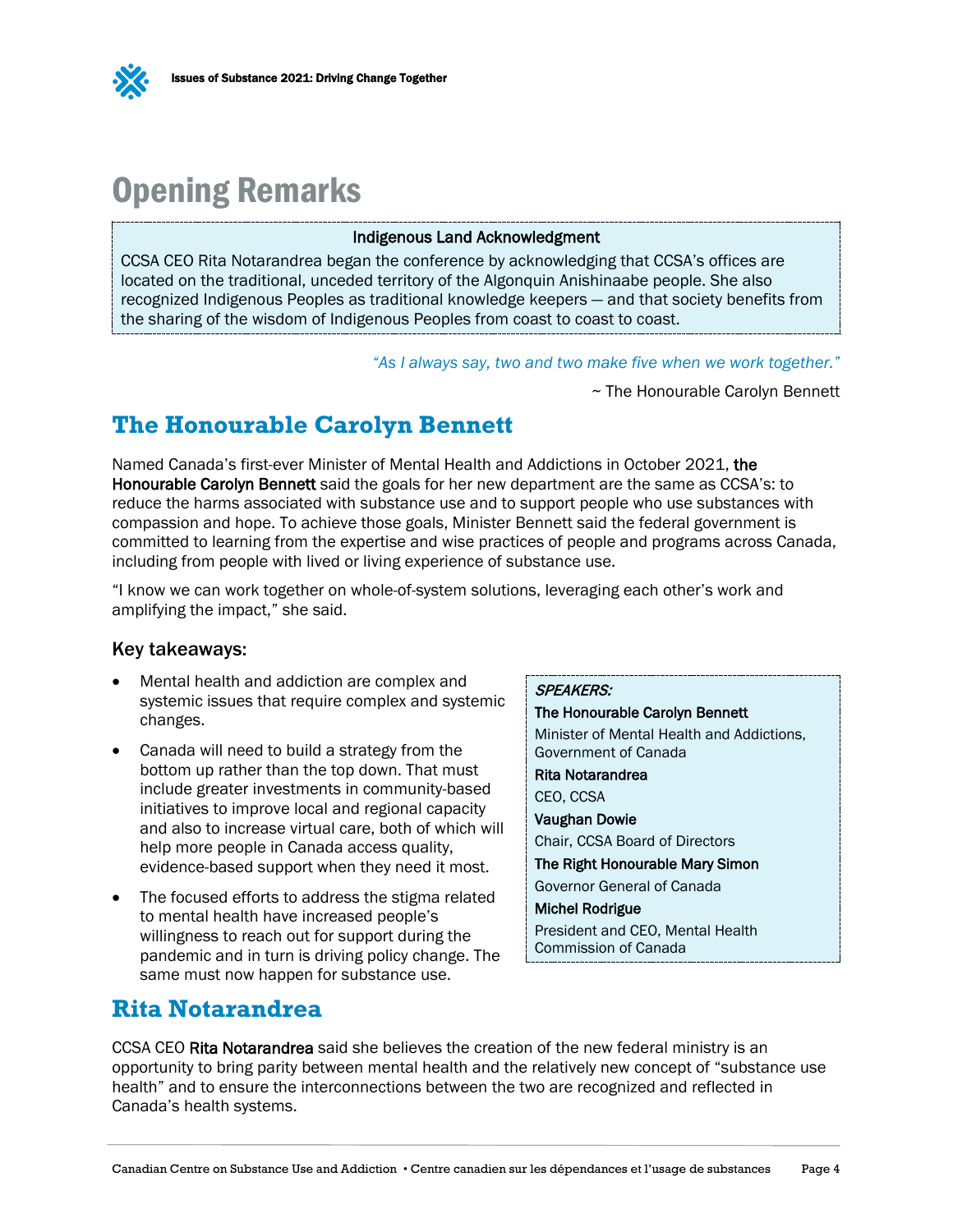"Wellness will be improved in a future where barriers and silos are broken down, stigma is recognized and eliminated, and substance use harms are dealt with in the same way as all other health matters," she said. Just as physical health and mental health have come to be understood as a spectrum with multiple supports for lifelong wellness without presumed illness, "substance use health" also occurs across a spectrum from "no use" to "lower risk" to "disorder."

### Key takeaways:

- The pandemic and growing drug toxicity crisis are bringing greater urgency to the work of the people in the substance use and addiction field to "row in the same direction" and bring about much-needed change.
- Whole-of-government approaches are needed to address the social determinants of health and improve access to care no matter how people enter the system. No door should be the wrong door to get help.
- A coordinated, seamless approach is needed, as it would be impossible for any one person or group to address all the gaps on their own.

### <span id="page-8-0"></span>**The Right Honourable Mary Simon**

In pre-recorded remarks that kicked off Day Two of the conference, the Governor General of Canada, the Right Honourable Mary Simon, talked about the need to come together as "members of our large and diverse Canadian family" and put aside our differences for the betterment of those who need help, especially during tough times like the pandemic.

"Let us build a stronger safety net for our loved ones, colleagues and members of our communities," she said. "And let us be there no matter where they live. One life lost to substance use or suicide is one too many."

### Key takeaways:

- Racialized peoples and minority groups, including Indigenous communities, have experienced disproportionate physical and psychological impacts not just during the pandemic but generally throughout history.
- Suicide rates are five to 25 times higher among Inuit compared to the national average. "Not all of it is related to substance use," said Simon, "but it does underscore the need to have poignant and open conversations about how we treat those in mental distress and how to promote and advance well-being of the mind as well as the body."
- Having open conversations and listening to the people living every day with the consequences of substance use — will help reduce pre-conceived notions surrounding addiction. "They will tell you what is needed, what has worked and what hasn't," she said.

*"Addressing substance use, including the devastating impact of the opioid crisis and wider issues of mental health and wellness, is vital to building stronger, healthier and more prosperous communities."*

~ The Right Honourable Mary Simon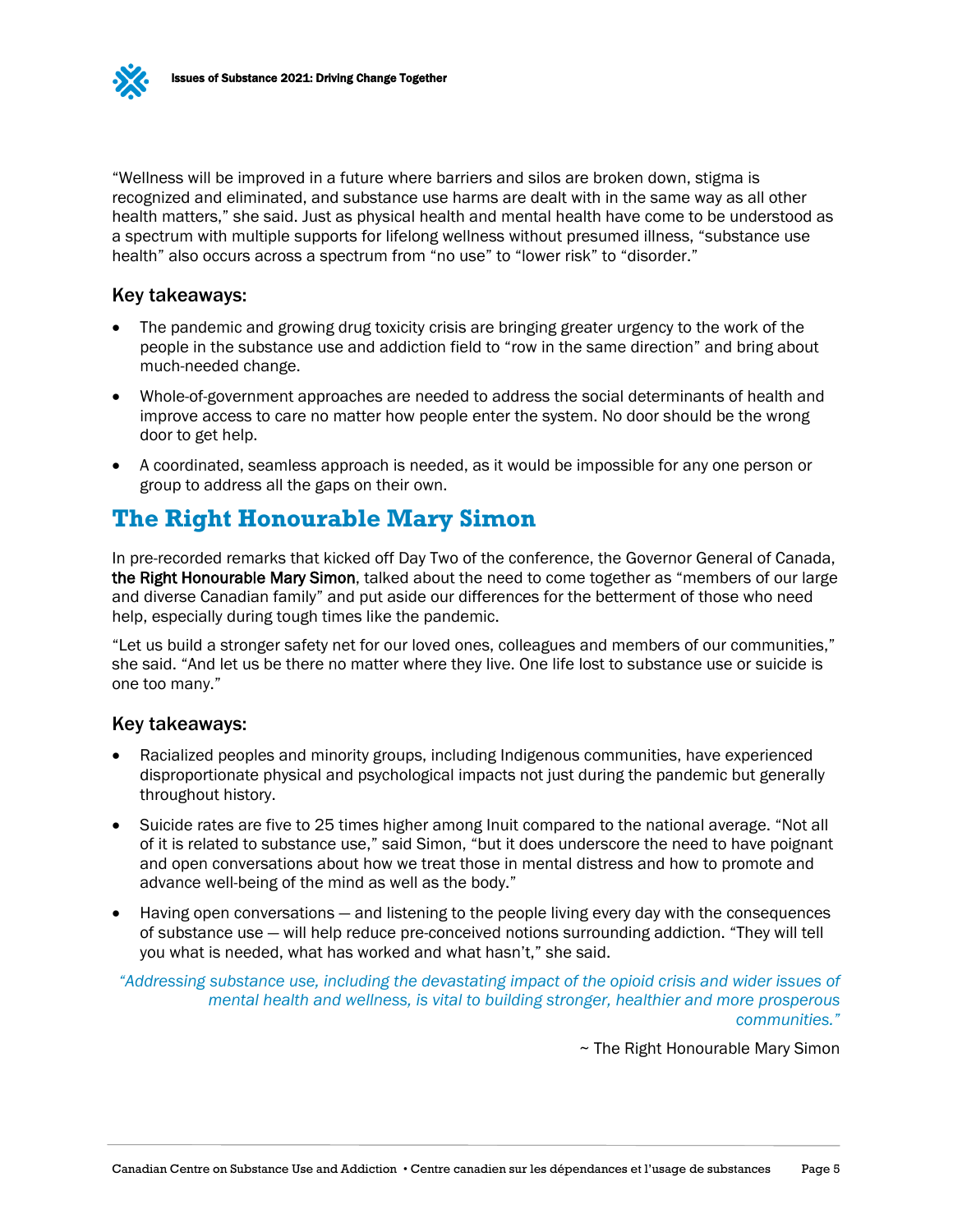



## <span id="page-9-0"></span>**Michel Rodrigue**

According to MHCC President and CEO Michel Rodrigue, "driving change together" does not always have to mean rewriting public policy. Change can happen on a much smaller scale, such as leveraging the insights and resources of partners and allies across both the mental health and addictions sectors to support friends or colleagues struggling with substance use.

"We may not always share the same opinions, but everybody has valuable knowledge and experience," he said. "This conference is an opportunity to learn from diverse perspectives on substance use health and mental health, and a celebration of our commitment to come together to drive change, big and small."

### Key takeaways:

- Collaboration rather than competition within the mental health and addictions sectors is needed.
- The creation of a federal portfolio that combines mental health and addictions is a significant step taken to bring together what are clearly two inseparable fields.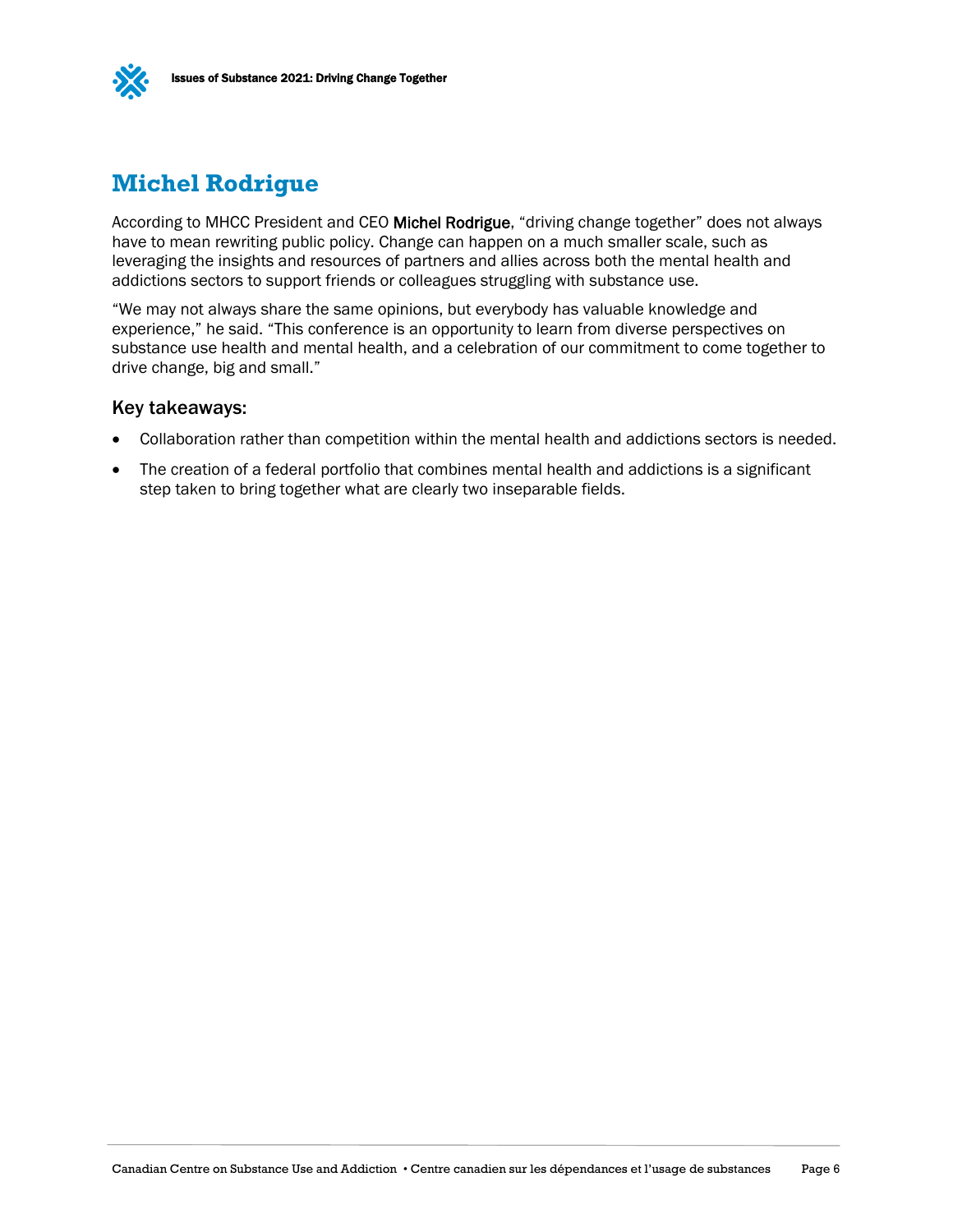# <span id="page-10-0"></span>Plenary Sessions

### <span id="page-10-1"></span>**Urban Indigenous Ways of Knowing**

Anishinaabe/Muskegowuk Cree artist, musician, author and educator Eddy Robinson believes "90 percent of Canadians have only 10 percent of the story" about the oppression experienced by Indigenous Peoples and why substance use and addiction have disproportionately affected Indigenous communities for more than 100 years.

SPEAKER: Eddy Robinson

Anishinaabe/Muskegowuk Cree artist, musician, author and educator

To help bring the truth to light, Robinson shared his own life story,

describing how the lingering trauma of his family history, including his father being taken to a residential school and his mother's abuse by Jesuit priests, made the Toronto apartment he lived in a "hub for violence and alcoholism." He recalled how it was not until he visited his uncles in jail that he experienced his own culture for the first time, hearing the drums and smelling the sweetgrass as the Indigenous inmates held a ceremony.

An unexpected ally — a Catholic priest — encouraged Robinson to seek out his Indigenous roots when he was a young teen. But it wasn't easy: he was on his own at age 14, drunk or high most nights. But his life changed at age 18 when he met an Indigenous healer who took him on a vision quest. By fully connecting with his Indigenous culture, he was able to overcome his alcohol and drug addiction. With a new sense of belonging and identity, Robinson has since worked to help others struggling as he and his family had.

### Key takeaways:

- Despite many years of working with at-risk youth, Robinson feels the narrative has yet to change for families affected by drugs and alcohol with many teens going through the exact same experiences he did 25 years ago.
- Healing from past and present trauma, including the trauma inflicted by residential schools, will require a combination of Western science with traditional Indigenous ways of knowing, supported by relationships, communities and kinship.
- Approaches to healing need to be rooted in empathy and supporting one another. "Remember" that we are all spiritual beings having this human experience," Robinson said. "It's about listening to each other and stoking a fire inside of people to learn the truth and want to heal."

*"Look at our faults and our strengths and be honest, then transformation can happen. I went from*  being on the streets and being violent to being an educator and writing books. I never thought I *would be in this place."*

 $\sim$  Eddy Robinson

## <span id="page-10-2"></span>**Jann Arden: My Story**

Singer, actor and author **Jann Arden** is a strong believer that good things can come out of bad situations. Seeking refuge from her father's alcohol use disorder, the 10-year-old Arden holed up in the family's basement each day after school listening to records and learning to play songs by ear on an old guitar, laying the foundation for her successful music career.

SPEAKER: Jann Arden Singer, actor and author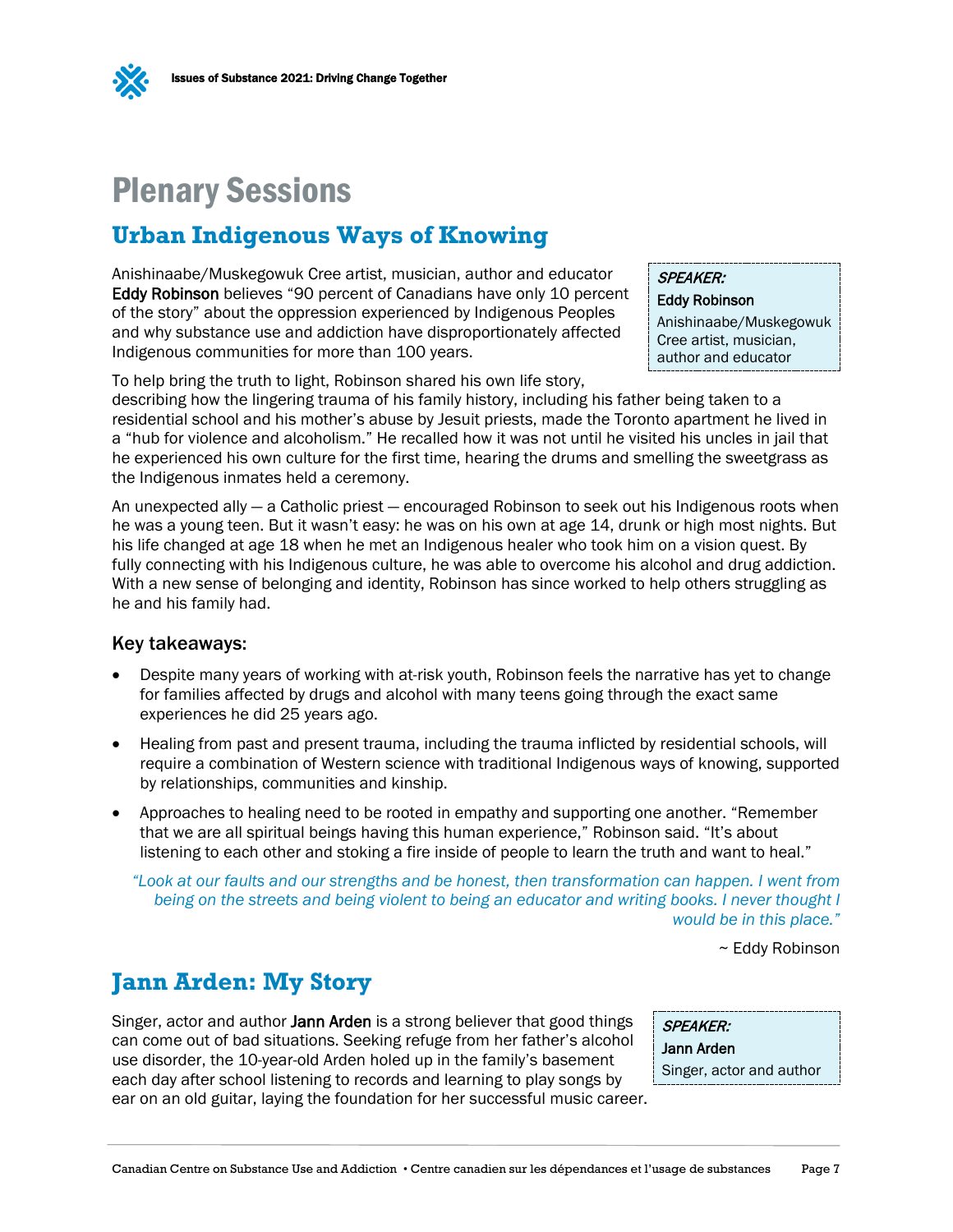Arden knew she did not want to follow in her dad's footsteps and believed she would be "shielded from" addiction. But as a teenager in a rural setting without a lot of supervision, she and her friends started drinking at a young age. She continued to drink heavily even as she was trying to kickstart her musical career, singing in cover bands in Vancouver. She eventually worked up the courage to sing her own original songs and people started to take notice, leading to her taking the trip to Nashville to record demos. There, she was initially turned down by every record label in town, which made her drinking worse. But Arden persevered and has now been with the same label for 30 years.

Arden achieved sobriety at age 54 when her mother's struggle with Alzheimer's disease, combined with her own trip to the hospital for a heart condition, made her realize how precious our time is and the importance of being in the moment.

### Key takeaways:

- People who drink heavily find ways to qualify or validate their behaviour and make it seem normal. They also think they are in control when in reality "alcoholism is what plans your days for you."
- Being vulnerable and showing people who you really are can be an act of bravery and strength. The arts are a useful tool to help people with addiction tap into their emotions and find that vulnerability.
- "It's not easy being a person," Arden said. "But it's easier to make your way through all of it when you're able to be fair, tolerant, forgiving and understanding of others who are struggling."

*"Good things can come out of bad things. You don't know what is around the corner or how things will affect your life."*

~ Jann Arden

# <span id="page-11-0"></span>**Driving Change Together: Priorities for Substance Use and Mental Health Beyond the Pandemic**

As Canada emerges from the pandemic and transitions to endemic COVID-19, collaboration among those involved in providing health care will be critical to improving the quality of care and access to care. That includes sharing knowledge about what has worked in different jurisdictions and with different populations so that promising practices can be adopted across the country.

Moderated by Stephen Lucas, this panel discussion looked at the key mental health and substance use issues facing people in Canada, as well as the programs and services that are addressing those issues in two specific jurisdictions: British Columbia and Manitoba.

In British Columbia, Deputy Minister Christine Massey said her province is dealing with three main issues. First is the increasing toxicity of illicit drugs, which is now the leading cause of unnatural

#### MODERATOR:

Stephen Lucas

Deputy Minister, Health Canada SPEAKERS:

#### Kym Kaufmann

Deputy Minister, Department of Mental Health, Wellness and Recovery, Government of Manitoba

#### Christine Massey

Deputy Minister, Ministry of Mental Health and Addictions, Government of British Columbia

death among people aged 19 to 39, a public health crisis in need of innovative new solutions. Second is the unmet demand for mental health and addiction services that has surged with recent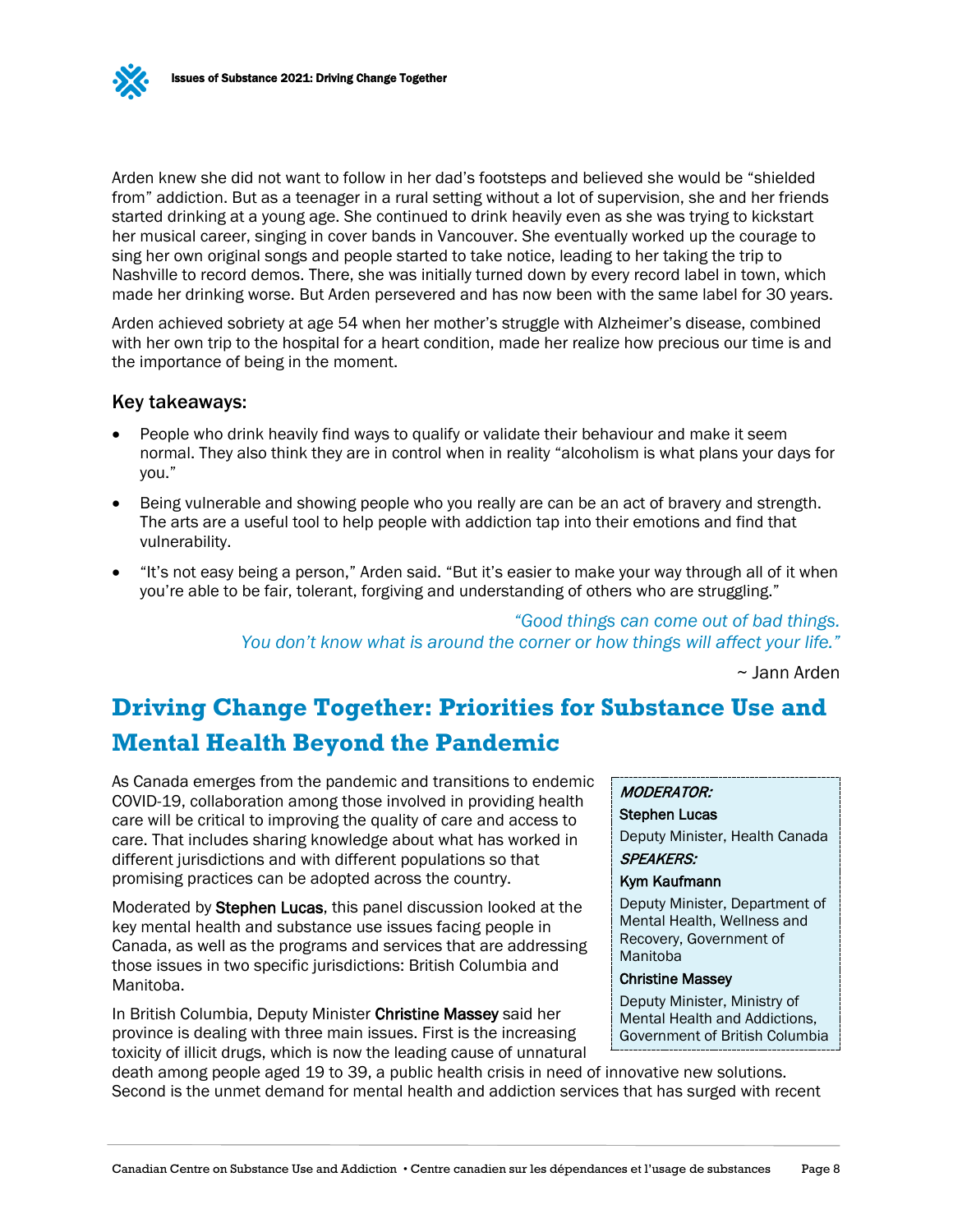crises including the pandemic, flooding and wildfires. Third is the disproportionate impact of all the above on Indigenous communities.

Manitoba faces many of the same issues. Deputy Minister Kym Kaufmann mentioned how difficult it is for people to access and navigate the health system, referencing a 2018 report that called the system a "pinball machine" due to the ways people are bounced from service provider to service provider. She also cited rising wait times as an area of concern, including for substance use programs.

Lucas then asked how the two provinces are responding to the following issues: access to care, virtual care, children and youth services, concurrent disorders and health human resources.

### <span id="page-12-0"></span>*Access to Care*

| <b>Manitoba</b>                                                                                                                                                                         | <b>British Columbia</b>                                                                                                                                                                                                   |
|-----------------------------------------------------------------------------------------------------------------------------------------------------------------------------------------|---------------------------------------------------------------------------------------------------------------------------------------------------------------------------------------------------------------------------|
| Youth hubs integrate mental health, primary care<br>and various social services at a single site<br>24/7 drop-in centres have helped redirect people<br>away from emergency departments | Taking a whole-of-government approach since<br>2017, the Ministry of Mental Health, Wellness and<br>Recovery works closely with the Ministry of Health,<br>Ministry of Education, BC Corrections and other<br>departments |
| A new screening, brief intervention and referral<br>program has increased primary care capacity to<br>support people with mental health or substance use<br><b>issues</b>               | A one-stop online resource, wellbeing gov.bc.ca,<br>ensures "warm handoffs" between the growing<br>number of mental health, addiction and social<br>services across the province                                          |

*"Our goal is to work across government to build a seamless mental health and addictions system. We're looking to make it so there is no wrong door."*

~ Deputy Minister, Christine Massey

### <span id="page-12-1"></span>*Virtual Care*

| <b>Manitoba</b>                                                                                                                                                                                                                                                                                                                                                                                                                                                          | <b>British Columbia</b>                                                                                                                                                                                                                                                                                                                                                                                                               |
|--------------------------------------------------------------------------------------------------------------------------------------------------------------------------------------------------------------------------------------------------------------------------------------------------------------------------------------------------------------------------------------------------------------------------------------------------------------------------|---------------------------------------------------------------------------------------------------------------------------------------------------------------------------------------------------------------------------------------------------------------------------------------------------------------------------------------------------------------------------------------------------------------------------------------|
| A 2019 plan for virtual services had to be<br>implemented quickly when the pandemic hit<br>The plan includes investing in virtual beds as part of<br>crisis stabilization units as well as telepsychiatry<br>services to reduce the number of people in Northern<br>Manitoba having to travel to Winnipeg for<br>assessments<br>The province has connected 125,000 people in rural<br>and remote areas to high-speed internet, including<br>30 First Nations communities | BC has had great success with mobile apps,<br>including:<br>The Foundry app for youth, which will be a key<br>piece of the province's integrated youth<br>services beyond the pandemic<br>The Here2Talk counselling service for post-<br>secondary students<br>The Lifeguard app, which helps prevent<br>overdoses by automatically connecting people<br>who use substances alone to a first responder<br>if they become unresponsive |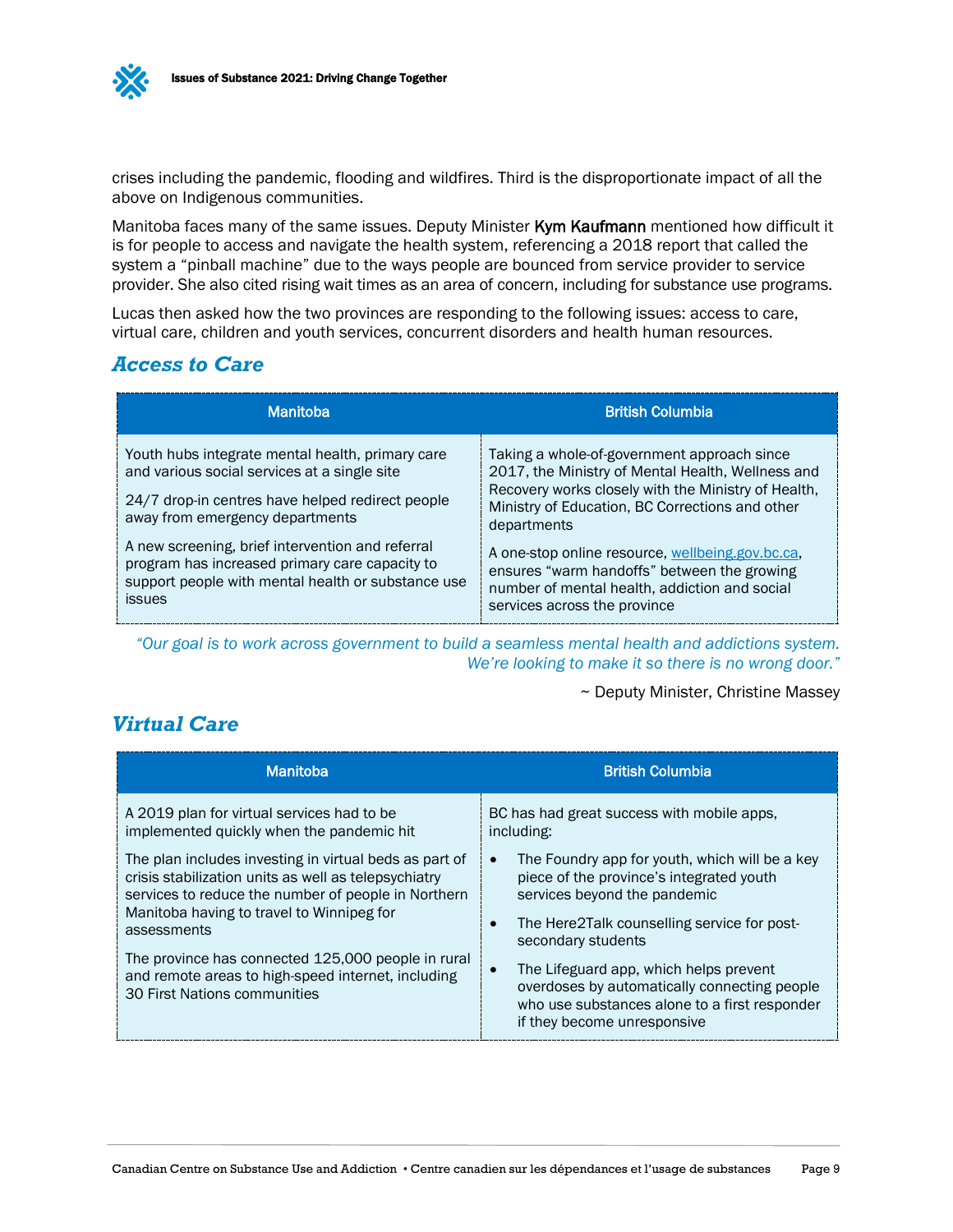

### <span id="page-13-0"></span>*Children and Youth Services*

| <b>Manitoba</b>                                                                                                                                                                                                                                                                                                                                                                                            | <b>British Columbia</b>                                                                                                                                                                                                                                                                                             |
|------------------------------------------------------------------------------------------------------------------------------------------------------------------------------------------------------------------------------------------------------------------------------------------------------------------------------------------------------------------------------------------------------------|---------------------------------------------------------------------------------------------------------------------------------------------------------------------------------------------------------------------------------------------------------------------------------------------------------------------|
| A school-based mental health and addictions pilot<br>program sends clinical teams into schools to offer<br>early interventions to students who need them<br>"Thrival Kits" bring evidence-based mental health<br>practices such as mindfulness into classrooms<br>Project 11 allows students to get virtual lessons on<br>positive mental wellness strategies from famous<br>people such as hockey players | In close collaboration with school districts.<br>integrated Child and Youth Teams provide single<br>points of contact and help families navigate to the<br>right services for their children, whether connecting<br>to a primary care provider or to specializations such<br>as mental health or addictions support |

### <span id="page-13-1"></span>*Concurrent Disorders*

| <b>Manitoba</b>                                      | <b>British Columbia</b>                             |
|------------------------------------------------------|-----------------------------------------------------|
| Manitoba's new Department of Mental Health,          | A complex care housing program is in development    |
| Wellness and Recovery (created in January 2021) is   | to provide a continuum of care for people with      |
| working to build a comprehensive treatment system    | concurrent disorders                                |
| to address individuals with concurrent mental health | The program will offer clinical health services and |
| and substance use issues                             | social services to people living in supportive      |
| The goal is to improve resource planning and         | housing units, which should help them stay in their |
| allocation                                           | units longer                                        |

*"What are the core mental health, addiction and concurrent disorder services that should be available in Manitoba? How much do we need for a province of our size? Those answers will help build a more robust system that ensures cost-effective, least-intensive services are available to all Manitobans."*

~ Deputy Minister, Kim Kaufmann

### <span id="page-13-2"></span>*Health Human Resources*

| <b>Manitoba</b>                                                                                                                                                                                                                                                                                                                                                         | <b>British Columbia</b>                                                                                                                                                                                                                                                                                                                                                                                                                                                                  |
|-------------------------------------------------------------------------------------------------------------------------------------------------------------------------------------------------------------------------------------------------------------------------------------------------------------------------------------------------------------------------|------------------------------------------------------------------------------------------------------------------------------------------------------------------------------------------------------------------------------------------------------------------------------------------------------------------------------------------------------------------------------------------------------------------------------------------------------------------------------------------|
| Virtual cognitive behavioural therapy, including 15-<br>minute "booster sessions" on topics such as stress<br>management, helps healthcare workers cope with<br>pandemic-related concerns<br>Critical incident stress management uses a "train"<br>the trainer" approach to help healthcare workers<br>better respond to the mental health needs of their<br>colleagues | BC sees a challenge in addressing the health sector<br>labour shortage without stealing people from other<br>provinces that are also desperate for workers<br>To increase resilience and reduce burnout among<br>frontline workers, the province has launched<br>initiatives such as:<br>Care to Speak, which provides one-on-one<br>mental wellness peer support by telephone or<br>online chat<br>BC Hub for Workplace Mental Health,<br>developed in partnership with WorkSafe BC, to |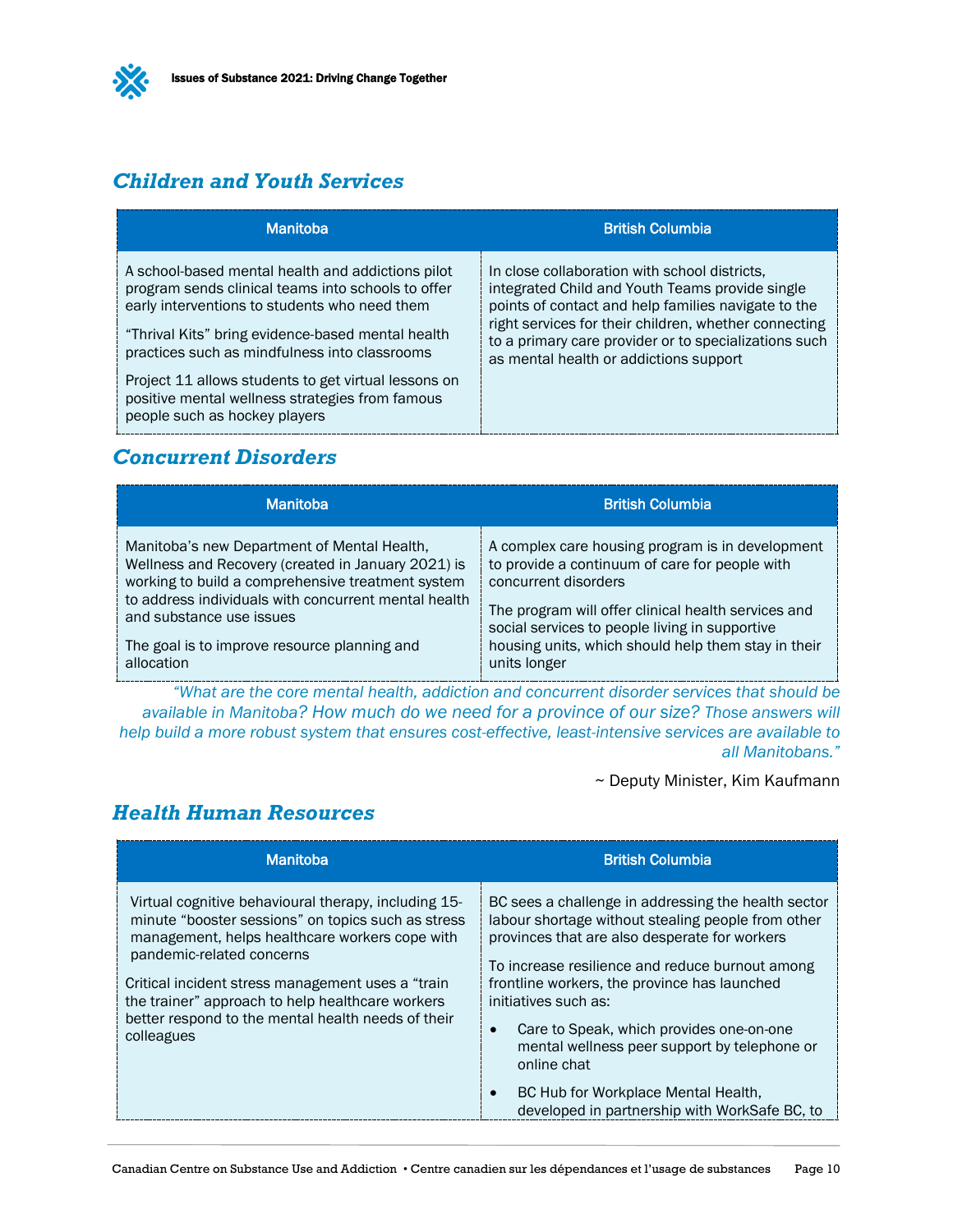

*"One of our biggest priorities is engaging with partners and stakeholders to inform our roadmap going forward. We're hearing we need a whole-of-government approach with more comprehensive, population-based planning."*

~ Deputy Minister, Kym Kaufmann

*"Coming out of the pandemic, the opportunity we have now is to determine the right balance between in-person and virtual services. I'm looking forward to digging into that."*

~ Deputy Minister, Christine Massey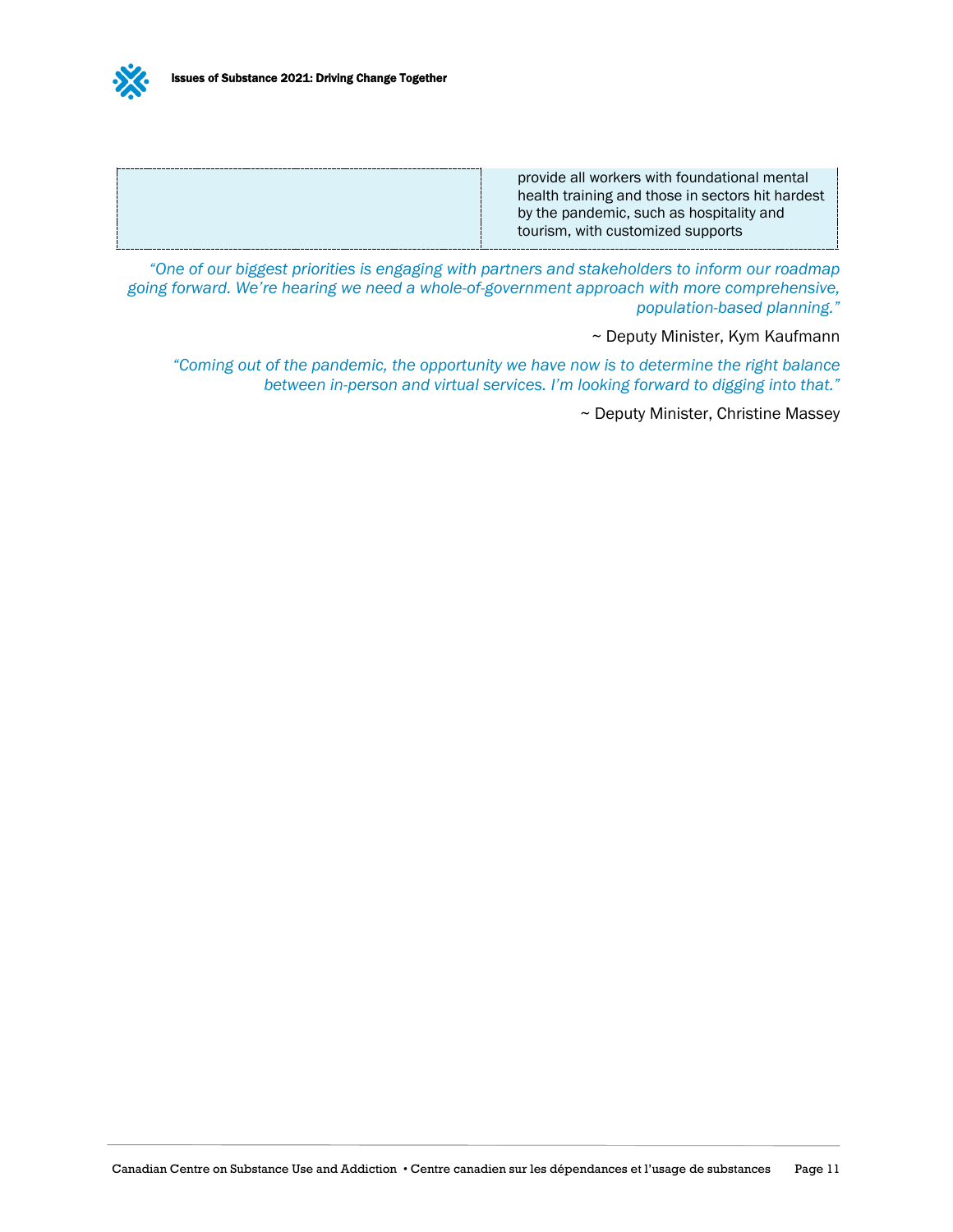

# <span id="page-15-0"></span>Concurrent Sessions and Posters

The conference featured more than 100 presentations and workshops covering a vast range of important topics, including:

- Substances of use (e.g., opioids, cannabis, alcohol, other)
- Substance use by specific populations (e.g., youth, Indigenous Peoples, people experiencing homelessness)
- Concurrent substance use and mental health disorders
- Innovations in treatment and harm reduction
- Issues affecting the substance use and health workforce
- Substance use during the COVID-19 pandemic
- Virtual care and digital health resources
- Drug regulations and legalization
- New research approaches
- Bringing traditional Indigenous knowledge and culture into addiction programming

• Stigma

This breadth of options and the ease with which they could be livestreamed over the conference's online platform allowed attendees to focus on the topics and themes of most interest to them. More than 115 poster presentations were also made available for viewing during the event. Attendees were also given the opportunity to connect with poster presenters to discuss their research.

Some of the key takeaways that emerged during the presentations, workshops and posters included:

### <span id="page-15-1"></span>**The System and Workforce**

- Mental health and addiction are complex and systemic issues that require complex and systemic changes, including efforts to improve local and regional capacity.
- Although harm reduction workers continue to report high levels of work satisfaction, the vast majority are experiencing burnout symptoms, and more than half are experiencing secondary traumatic stress.
- The mental health and addictions sectors need to work together, not compete with each other.
- Increasing resiliency and self-compassion among health service providers decreases substance use stigma.

### <span id="page-15-2"></span>**COVID-19**

- COVID-19 has had a significant impact on people's mental health and well-being, with many increasing their use of drugs and alcohol to cope with stress, isolation and uncertainty.
- The pandemic has highlighted the inequity that exists in Canada around health and access to health care, which disproportionally affects marginalized populations, including Indigenous Peoples.
- As Canada transitions to endemic COVID-19, collaboration and sharing knowledge about what has worked in different places and with different populations will be critical to improving the quality of care and access to care.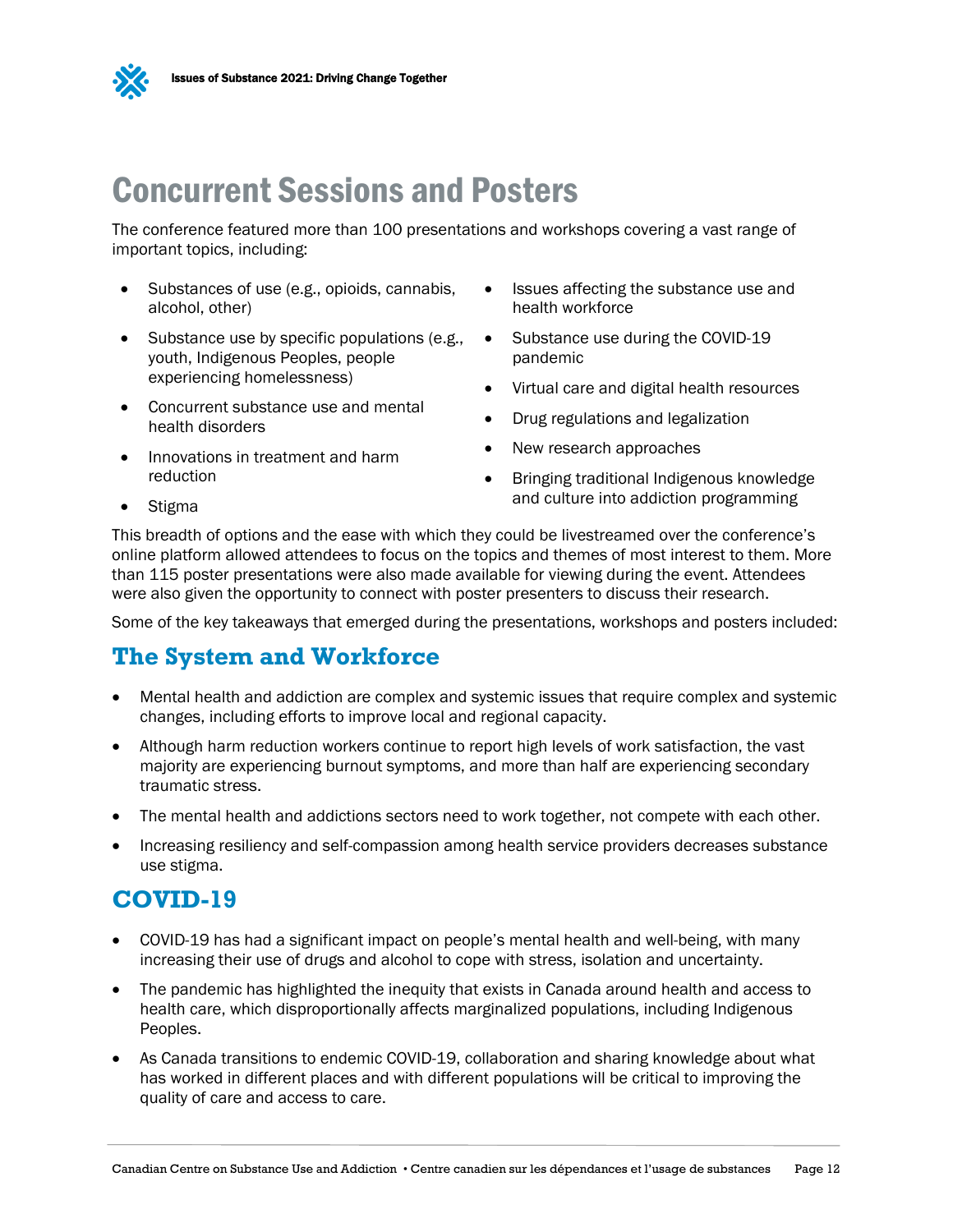

- The COVID-19 pandemic disrupted usual drug supply channels and led to higher risks for people who use drugs.
- Substance use health care and mental health care must be considered essential services during a pandemic.
- Opioid-related emergency department visits and hospitalizations increased during the pandemic, especially those involving fentanyl and its derivatives.
- Greater regulation of alcohol and cannabis is needed to reduce their associated harms, particularly following the pandemic, which saw increased use and loosened restrictions to access.

### <span id="page-16-0"></span>**Stigma, Substance Use Health and Recovery**

- For the greatest impact, stigma reduction programs should be ongoing and integrated, and should incorporate social contact and personal stories.
- Just as there is mental health there is also "substance use health," and the interconnections between the two need to be recognized.
- Material and financial resources, as well as personal strengths, play a significant role in recovery, and should be taken into account in recovery program design.

## <span id="page-16-1"></span>**People with Lived or Living Experience**

- Listening to the people living every day with the consequences of substance use will help reduce the pre-conceived notions surrounding addiction.
- Many people with substance use disorders struggle despite appearing "functional." They also might not be aware of the services and supports in place to help them, highlighting the importance of healthcare providers to be knowledgeable about available resources to fully support their patients.
- Stigma and discrimination remain significant barriers for people with lived or living experience of substance use for accessing services and supports.

### <span id="page-16-2"></span>**Policy and Program Innovations**

- Virtual programming can be an effective way to support people with concurrent substance use and mental health disorders.
- Effective treatment and harm reduction methods, such as the rapid access addiction medicine (RAAM) model, drug checking services, injectable opioid agonists and other medications, should be expanded.
- Many existing digital resources for substance use health incorporate principles of gender- and trauma-informed care, but more content related to culture and ethnicity would be useful.
- More public education and awareness is needed around topics such as the Low-Risk Alcohol Drinking Guidelines and the *Good Samaritan Drug Overdose Act*.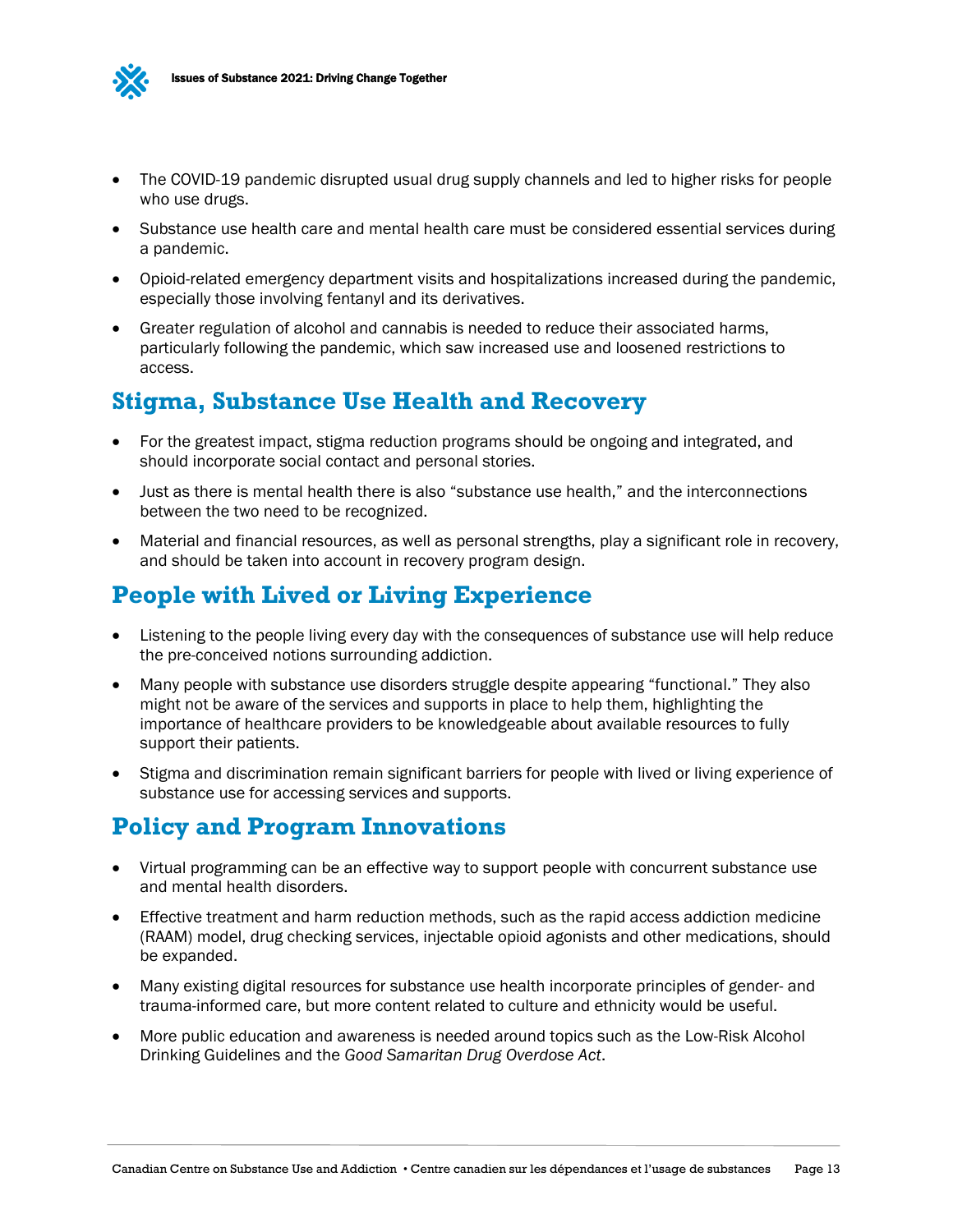

# <span id="page-17-0"></span>**Opioids**

- Appropriate education on pain, including diagnosis, treatment and management, can help address the opioid crisis.
- Virtual opioid treatment programs produced positive health outcomes and reduced access barriers during the pandemic.
- Many people do not stick with their opioid agonist treatment programs long enough to achieve the minimum effective dose, suggesting the need for improved retention strategies.
- Drug analysis services are essential in addressing the overdose crisis.
- There is a need to expand opioid treatment options and accessibility for pregnant women and new mothers in ways that align with the evidence and with their needs.
- People who died of opioid overdose while experiencing homelessness were more likely to have died of accidental causes, and fentanyl or methamphetamine were more likely to have contributed to their deaths.

## <span id="page-17-1"></span>**Cannabis**

- The legalization of cannabis has not had equal benefits to all communities, and Indigenous and racialized communities continue to be over-policed and feel the residual effects of prohibition.
- In the context of legal cannabis, Canada's drug policy requires systemic changes to ensure public health protection is prioritized over profitability.
- More public education is required about minimum wait times before driving after cannabis.
- People with ADHD might find it more difficult to recognize cannabis misuse and moderate their cannabis use.

### <span id="page-17-2"></span>**Alcohol**

- Problematic alcohol use may be a contributing factor to suicide and suicidal ideation: addressing it may help prevent suicide.
- Alcohol use tends to fit into daily life differently for men and women, and health promotion messaging should be tailored accordingly.
- There is a general lack of awareness of Canada's Low Risk Alcohol Drinking Guidelines and understanding about what constitutes a standard drink.

## <span id="page-17-3"></span>**Methamphetamine, Other Substances and Polysubstance Use**

- People who use methamphetamine are seeking to self-medicate their mental health challenges or reduce their risk of an opioid overdose, as many people who use methamphetamine believe methamphetamine overdose to be impossible.
- Putting a greater emphasis on the reasons why people choose to combine substances may be a key factor in understanding high-risk polysubstance use patterns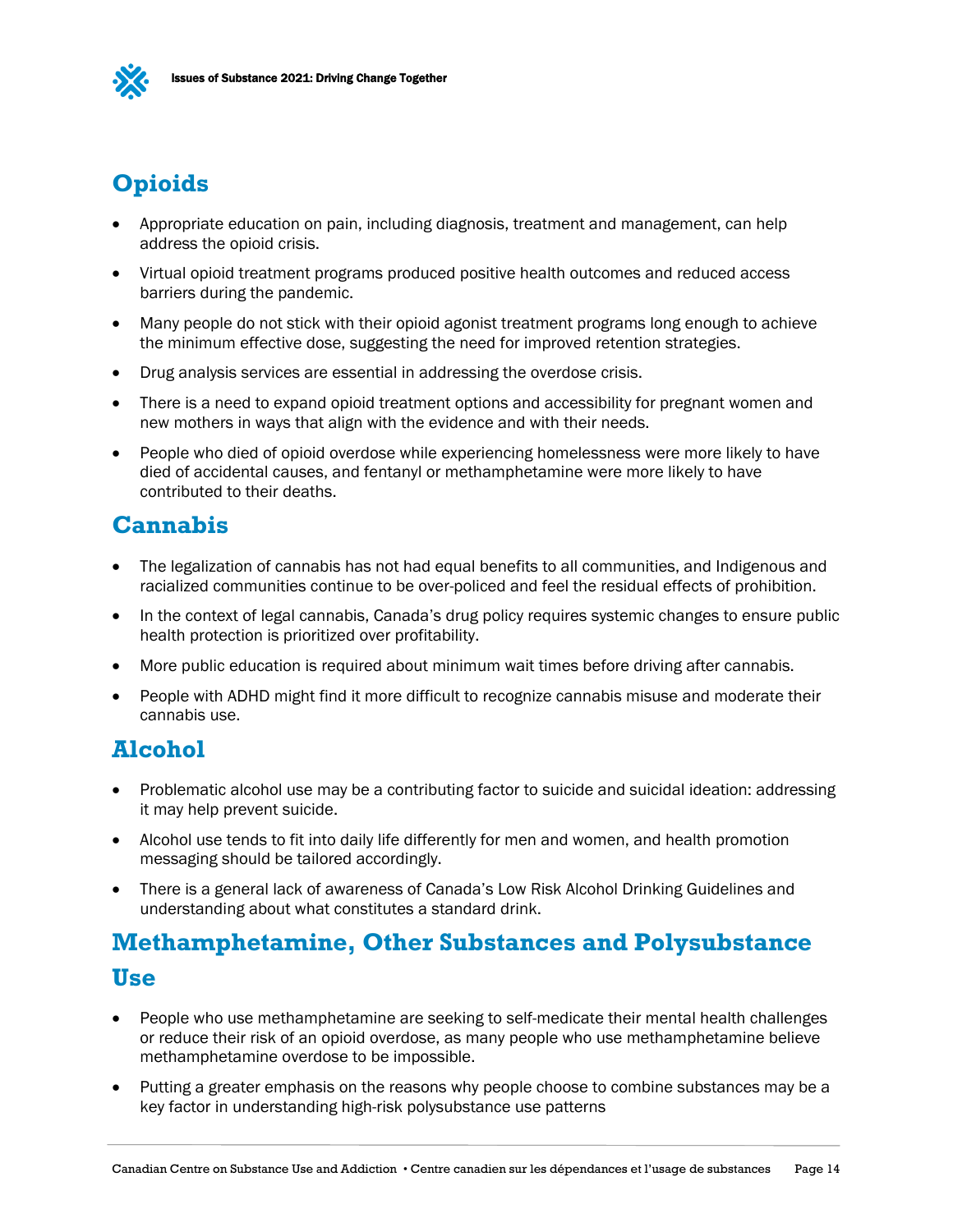

• Polysubstance use is a burgeoning issue among students in grades 7–12, with rates steadily increasing in Canada between 2014–2015 and 2018–2019.

## <span id="page-18-0"></span>**Indigenous Peoples**

- For Indigenous Peoples, healing from past and present trauma will require a combination of Western science with traditional Indigenous ways of knowing, supported by relationships, communities and kinship.
- Working with Indigenous communities to co-design appropriate harm reduction strategies builds trust and improves health outcomes for these communities.
- In addition to programming focused on First Nations, cultural programming specific to Métis is also beneficial.

### <span id="page-18-1"></span>**Youth**

- Youth who use drugs often have intersecting vulnerabilities, which need to be accounted for in research methods to produce appropriate policy decisions.
- Peer support is an innovative care approach for young adults presenting with mental health and substance use problems in emergency departments.
- Younger people are more likely to use opioids and stimulants concurrently and are more likely to experience non-fatal overdoses, emphasizing the need for age-appropriate harm reduction strategies.